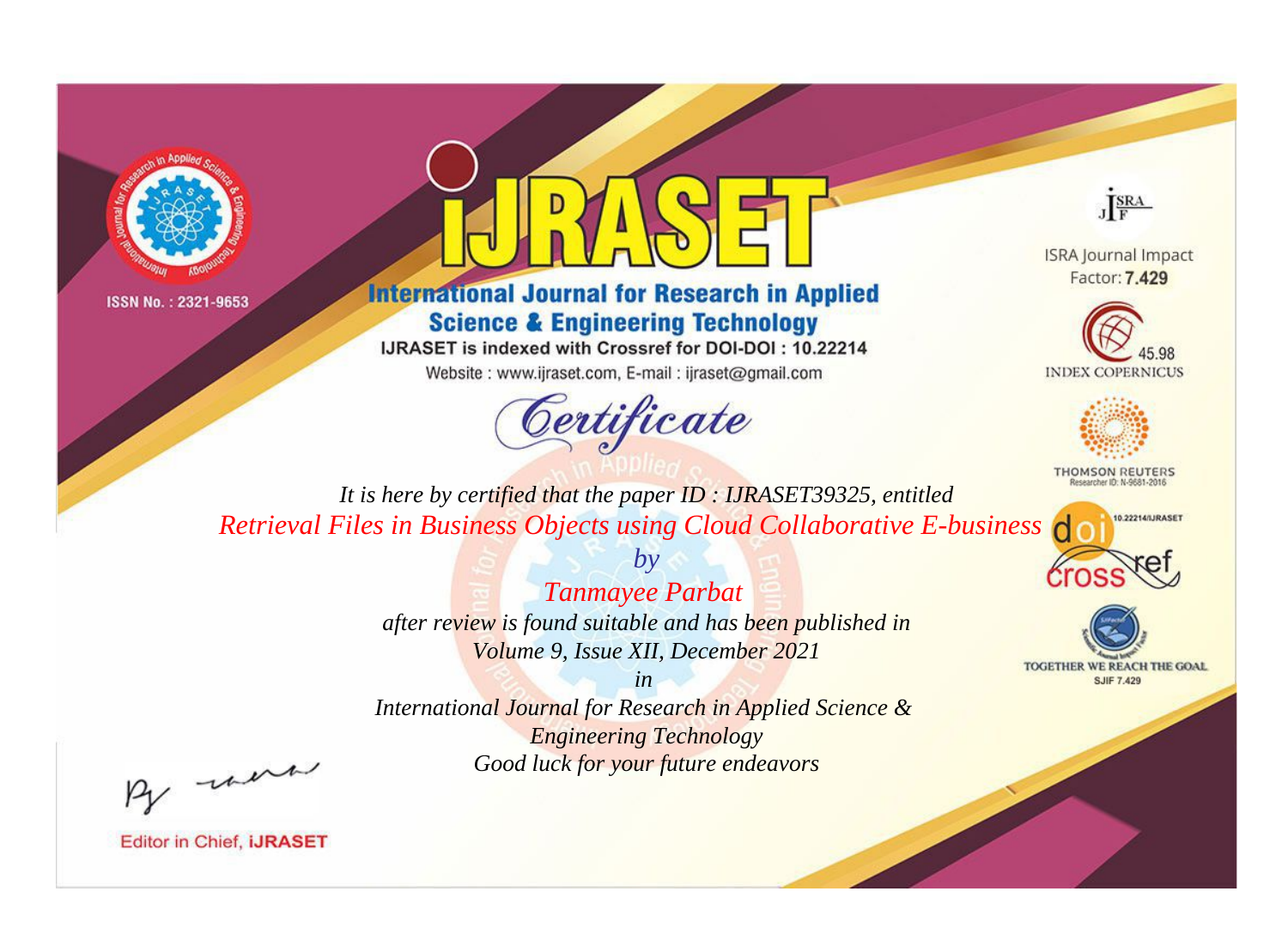



## **International Journal for Research in Applied Science & Engineering Technology**

IJRASET is indexed with Crossref for DOI-DOI: 10.22214

Website: www.ijraset.com, E-mail: ijraset@gmail.com



JERA

**ISRA Journal Impact** Factor: 7.429





**THOMSON REUTERS** 



TOGETHER WE REACH THE GOAL **SJIF 7.429** 

It is here by certified that the paper ID: IJRASET39325, entitled Retrieval Files in Business Objects using Cloud Collaborative E-business

> **Honey Jain** after review is found suitable and has been published in Volume 9, Issue XII, December 2021

 $b\nu$ 

 $in$ International Journal for Research in Applied Science & **Engineering Technology** Good luck for your future endeavors

By morn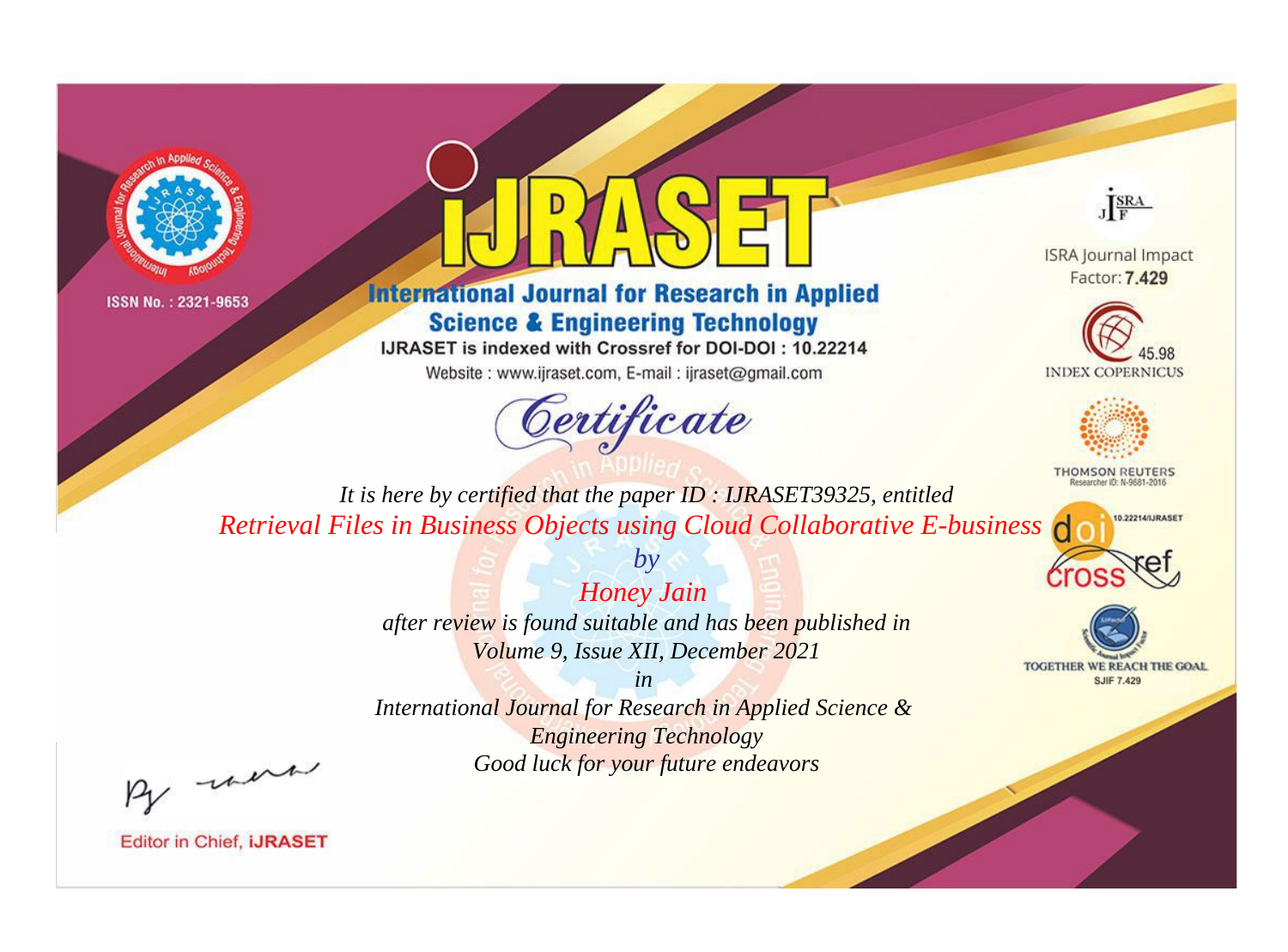



## **International Journal for Research in Applied Science & Engineering Technology**

IJRASET is indexed with Crossref for DOI-DOI: 10.22214

Website: www.ijraset.com, E-mail: ijraset@gmail.com



JERA

**ISRA Journal Impact** Factor: 7.429





**THOMSON REUTERS** 



TOGETHER WE REACH THE GOAL **SJIF 7.429** 

It is here by certified that the paper ID: IJRASET39325, entitled Retrieval Files in Business Objects using Cloud Collaborative E-business

> **Rohan Benhal** after review is found suitable and has been published in Volume 9, Issue XII, December 2021

 $b\nu$ 

 $in$ International Journal for Research in Applied Science & **Engineering Technology** Good luck for your future endeavors

By morn